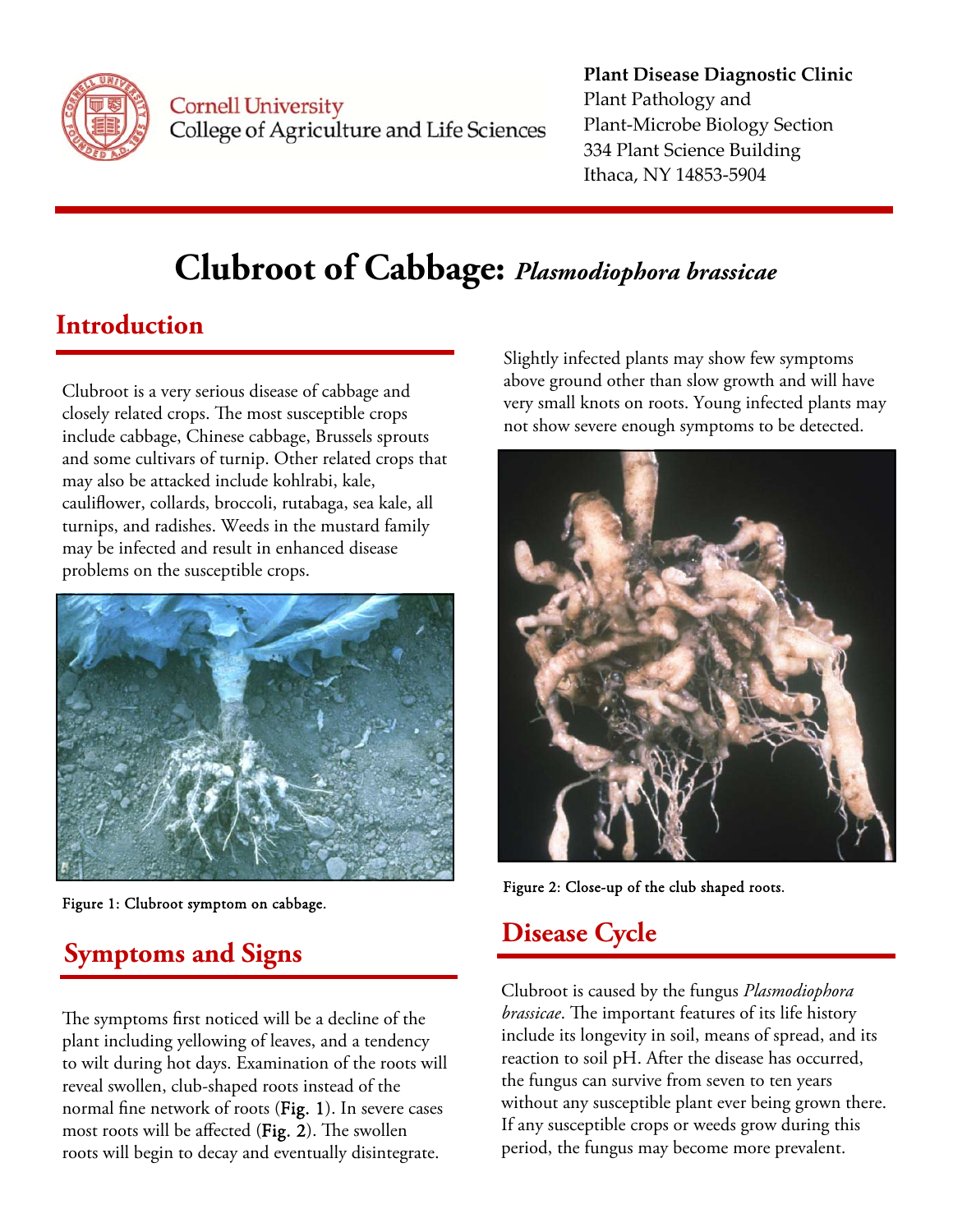Since the fungus survives in soil and in dead crop debris, any movement of these may result in transfer of the fungus to a new site. Therefore, usually all of a small garden will be affected once the disease has become noticeable. Resting spores of the fungus are produced in the swollen clubroots and released into the soil when these disintegrate.

### **Management Strategies**

There are several approaches to managing clubroot, all of which may be used when appropriate. The first defense should be aimed at excluding the disease. Avoid purchasing infected transplants. Buy only from reputable garden store or grower as infected transplants cannot always be identified. It is safe to grow your own transplants because the fungus is not carried on the seed. If transplants are to be grown, care must be taken to use clean or sterile soil mixes for the seed bed.

Do not move plants or soil from one garden to another garden. This invites trouble unless it can be positively determined that no clubroot has occurred in a garden. Be sure to clean shoes and tools

thoroughly before working in a garden. Control weeds to avoid potential build-up of the disease on them.

If infected plants have occurred in a garden, liming may reduce or completely control the disease. The pH of the soil should be raised to 7.2 or higher with hydrated lime. TABLE 1 on the following page shows how much to use for measured pH levels. Soil pH testing is available at some local Cooperative Extension office and garden stores. Use at least 4 pounds per 100 square feet (9.3 square meter) of hydrated lime if the pH is below 8. The additional lime needed may be in the form of limestone or air slaked lime, but these alone will not completely eradicate the disease. Also liming will not be very effective on light sandy or muck soils, but will give excellent control on heavier soils. Some other crops will be injured if grown on soil with such a high pH. Adjustment may be necessary before another crop is grown. Do not grow cabbage for more that one year in a row where heavy liming is required; the accumulated lime will be difficult to counteract for other crops.

### TABLE 1:

### Amount of lime to apply for clubroot control.

| pH  | Amount of lime to apply: |                       |
|-----|--------------------------|-----------------------|
| 5.0 | 12 per $100$ sq ft       | 1250 per 1/4 acre     |
| 5.5 | 10 per $100$ sq ft       | $1000$ per $1/4$ acre |
| 6.0 | 7 per 100 sq ft          | $750$ per $1/4$ acre  |
| 6.5 | 5 per $100$ sq ft        | 500 per 1/4 acre      |
| 7.0 | $4$ per 100 sq ft        | 375 per 1/4 acre      |
| 7.5 | $4$ per 100 sq ft        | 375 per 1/4 acre      |
| 8.0 | none                     | none                  |